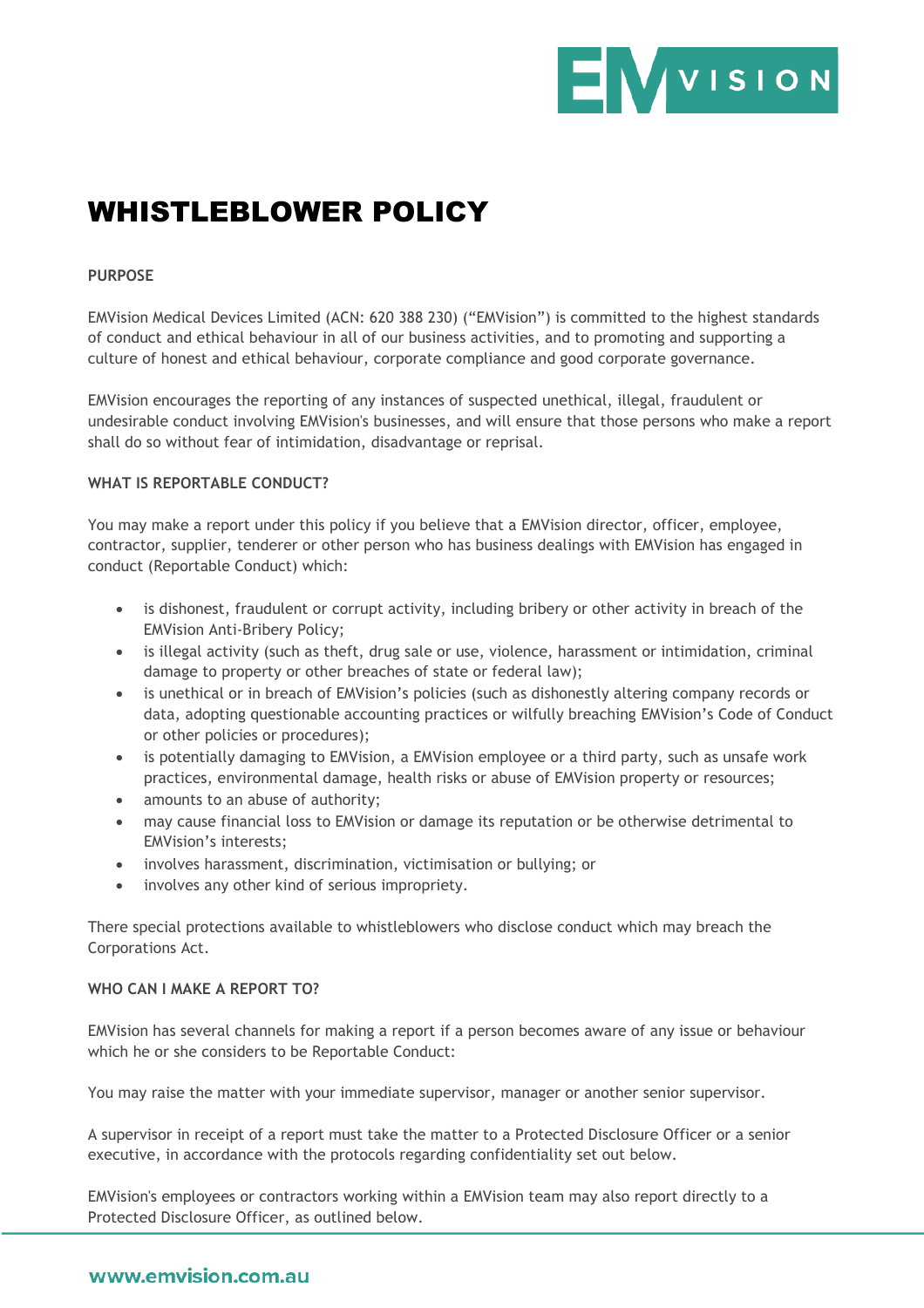Any person may make a report to any of the following Protected Disclosure Officers:

| Non-Executive Director | Phone:                        |
|------------------------|-------------------------------|
| Tony Keane             | Email: tkeane@emvision.com.au |

Reports may also be made by post to C/- BDO (QLD) PTY LTD, LEVEL 10 , 12 CREEK STREET , BRISBANE QLD 4000

A report may be submitted anonymously if you do not wish to disclose your identity to the Chairman.

# **INVESTIGATION OF REPORTABLE CONDUCT**

EMVision will investigate all matters reported under this Policy as soon as possible after the matter has been reported. A Protected Disclosure Officer may, with the whistleblower's consent, appoint a person to assist in the investigation of a matter raised in a report. Where appropriate, EMVision will provide feedback to the whistleblower regarding the investigation's progress and/or outcome (subject to considerations of the privacy of those against whom allegations are made).

The investigation will be conducted in an objective and fair manner, and otherwise as is reasonable and appropriate having regard to the nature of the Reportable Conduct and the circumstances.

#### **PROTECTION OF WHISTLEBLOWERS**

EMVision is committed to ensuring confidentiality in respect of all matters raised under this policy, and that those who make a report in good faith are treated fairly and do not suffer any disadvantage.

(a) Protection of your identity and confidentiality

Subject to compliance with legal requirements, upon receiving a report under this Policy, EMVision will not, nor will any supervisor, manager or Protected Disclosure Officer, disclose any particulars that would suggest or reveal your identity as a whistleblower, without first obtaining your consent.

Any disclosure that you consent to will be disclosed on a strictly confidential basis. However, the Protected Disclosure Officer is able to disclose the complaint without your consent to ASIC, APRA or the Australian Federal Police.

(b) Protection of files and records

All files and records created from an investigation will be retained under strict security and unauthorised release of information to someone not involved in the investigation (other than senior managers or directors who need to know to take appropriate action, or for corporate governance purposes) without your consent as a whistleblower will be a breach of this policy.

Whistleblowers are assured that a release of information in breach of this policy will be regarded as a serious matter and will be dealt with under EMVision's disciplinary procedures.

(c) Fairness

A EMVision employee or contractor within a EMVision team who is subjected to detrimental treatment as a result of making a report in good faith under this policy should inform a senior supervisor immediately. If the matter is not remedied, it should be raised in accordance with the procedures outlined in this policy.

Detrimental treatment includes dismissal, demotion, harassment, discrimination, disciplinary action, bias, threats or other unfavourable treatment connected with making a report.

The Corporations Act 2001 (Cth) also gives special protection to disclosures about breaches of that Act, as long as certain conditions are met.